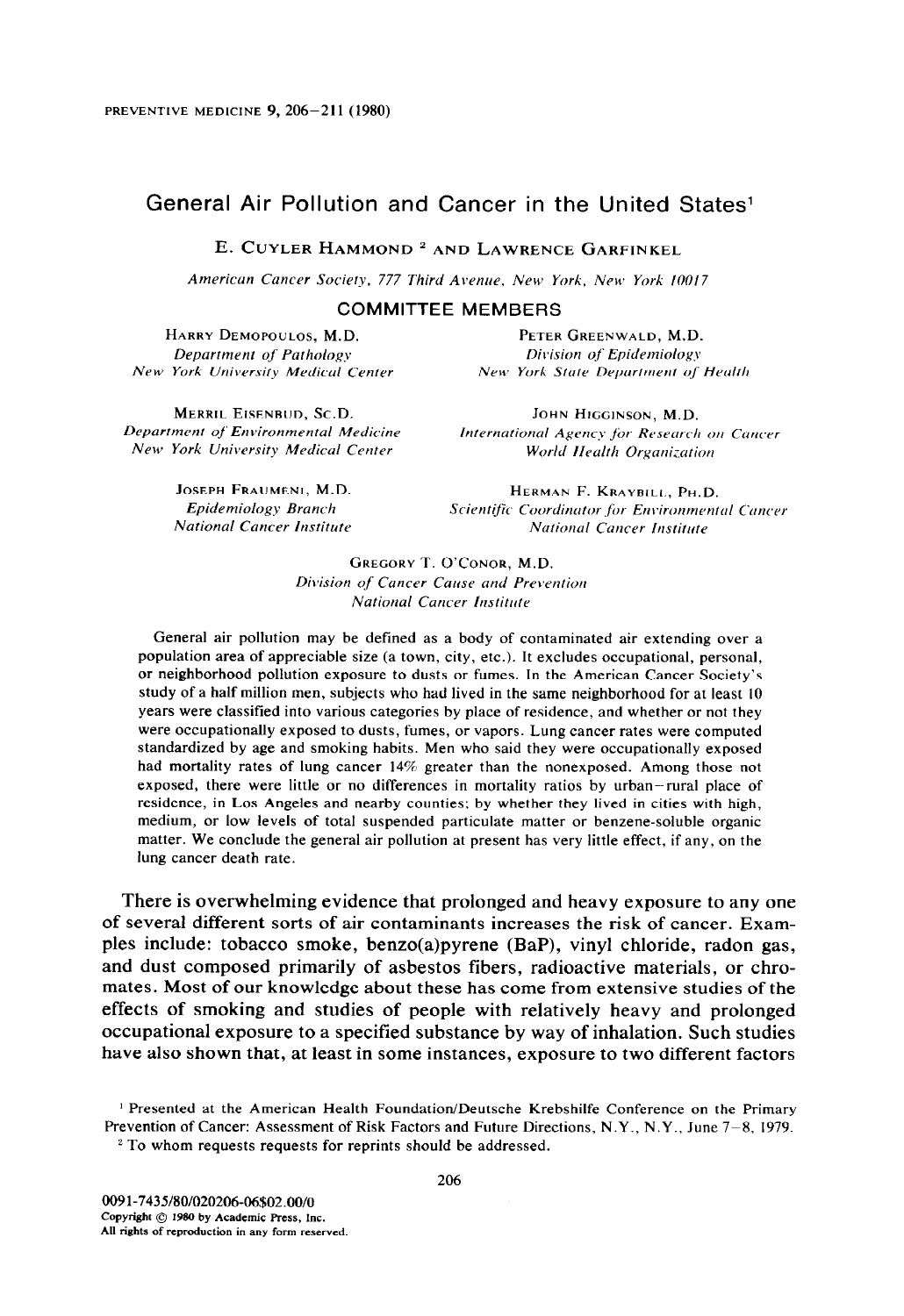can act synergistically to increase the risk of cancer to a far greater degree than would be predicted by the hypothesis of a simple additive effect (e.g., occupational exposure to asbestos dust or radioactive material combined with cigarette smoking). A large proportion of all human cancers may result from exposure to two or more different agents; one of the agents taken alone may be either a noncarcinogen or a very weak carcinogen. Furthermore, exposure to one of the members of such a "carcinogen combination" could be by way of inhalation while exposure to another member could be by some other mode such as ingestion.

This brief paper is confined to the subject of cancer in relation to *general air* pollution in the United States. Our first problem is that while "general air pollution" is frequently discussed in the lay press, it is an ill-defined term. We will not attempt to write a precise definition but at least a rough description is required.

By general air pollution we mean a body of contaminated air extending over a populated area of appreciable size-at least, for example, the entire central area of town, but more usually extending in varying degrees over an area the size of a city, a county, or several counties. (Occupational exposure to contaminated air, smoking, and the deliberate breathing of aerosols, vapors, or gases for pleasure or for medical purposes are excluded by this definition; special situations such as the concentration of motor vehicle exhaust fumes and gases in a parking garage are also excluded.)

It may be true that the effects of general air pollution may combine with occupational air pollution effects to produce an excess risk, whereas they might not produce a meaningful effect independent of each other. For example, roofers exposed to BaP in their work may only have a risk of lung cancer if they have an added exposure to BaP in the ambient air of the environment in which they work.

General air pollution should be distinguished from "neighborhood pollution" of fumes or particulate matter from a factory or similar source. The effects of this type of exposure may certainly increase the risk of cancer in people living across the street from a factory from which chemical or mineral contaminants are discharged. But the effects of such risks for people living within several miles of such factories have not yet been clearly delineated.

It is clear that studies of "general air pollution" must take into account many factors. Among these are: (a) Individual smoking habits; (b) Within the same metropolitan area, the type and amount of pollution varies in different neighborhoods and varies from day to day and year to year. Furthermore, qualitative and quantitative analyses of air samples have not been carried out on a routine basis in many localities until recent years. Even now, one may question the adequacy of such sampling for determining the current exposure of individuals living in different neighborhoods of the same metropolitan area; (c) A large proportion of Americans live at some distance from their place of work. They may be exposed to different types and degrees of air pollution at home, on their way to work, and in their place of work; and (d) Americans are remarkably mobile; many move from one location to another every few years. This complicates the problem of ascertaining the type and extent of exposure. Furthermore, state of health can influence whether a person moves from one location to another. This is an additional complicating factor.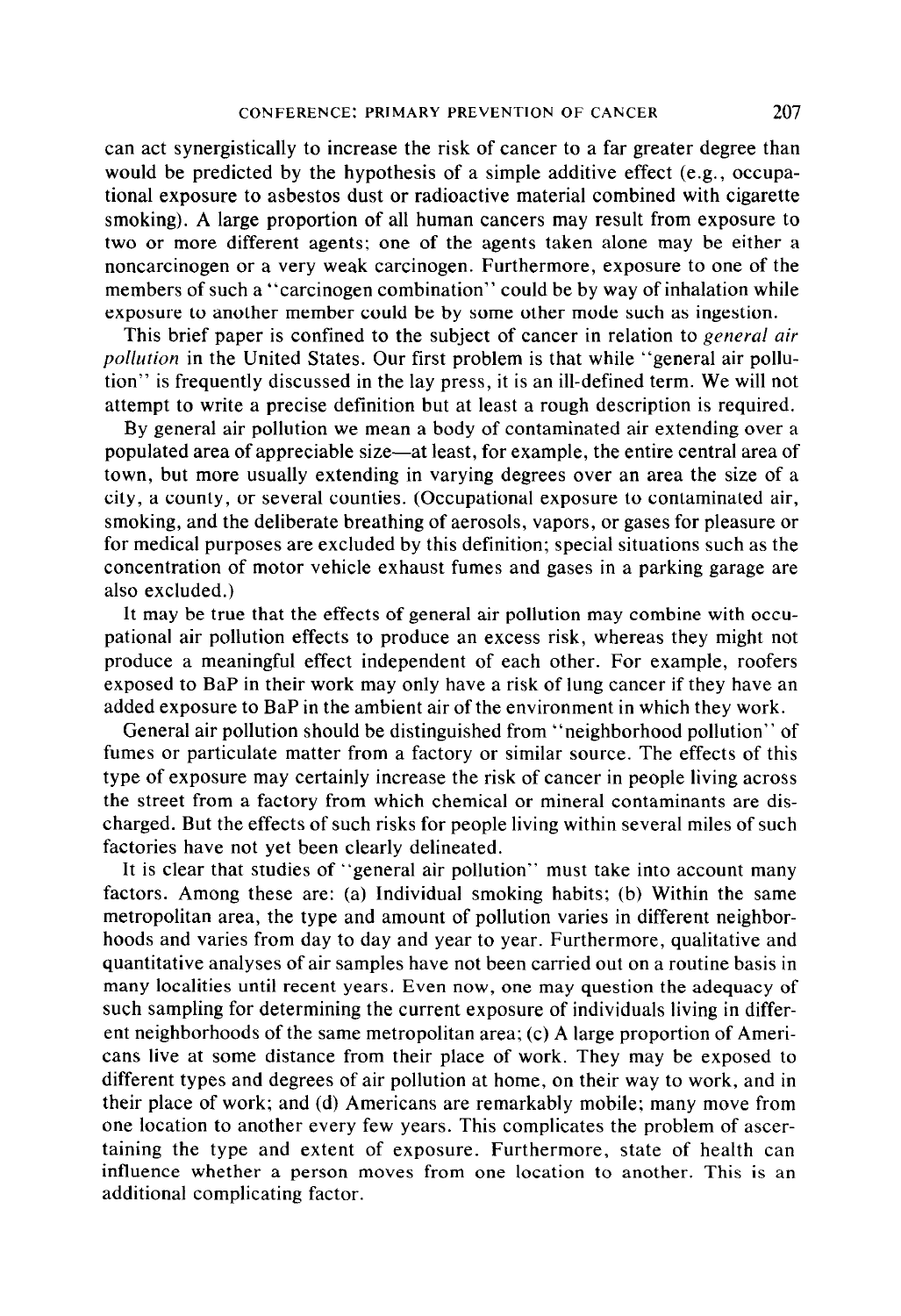#### 208 HAMMOND AND GARFINKEL

Because of these difficulties, we are generally unable to obtain an accurate estimate of the degree of exposure of an individual to each of various types of air pollutants during his lifetime. As a poor substitute, we can divide individuals into groups by residence history and use this as a very crude index of exposure history. Alternatively, we can ascertain lung cancer death rates in various localities which currently differ in type or degree of air pollution. In some instances, a compromise may be made between these two procedures, but whichever is used, smoking habits and occupational exposure should be taken into consideration.

Table 1, based on data from the American Cancer Society's prospective study, is confined to male subjects who, at the time of enrollment, said that they had lived in their present neighborhood for at least 10 years. Thus they had a minimum of 10 years of exposure to the type and amount of air pollution occurring in their neighborhoods during those years. The total group was divided into six subgroups; men who never smoked regularly and five sets of smokers classified by type and amount of smoking. Lung cancer death rates were calculated for men in each 5-year group in each of the six subgroups. These death rates were applied to the man-years of exposure to risk of men in each of the various categories shown in Table 1. The resulting figures represent the expected number of lung cancer

|                                                                         |     | Occupationally<br>exposed to dust,<br>fumes, etc. |       |      | Not occupationally<br>exposed to dust,<br>fumes, etc. |       |  |
|-------------------------------------------------------------------------|-----|---------------------------------------------------|-------|------|-------------------------------------------------------|-------|--|
|                                                                         |     | Exp.                                              |       | Obs. | Exp.                                                  |       |  |
| Place of residence                                                      | No. | No.                                               | Ratio | No.  | No.                                                   | Ratio |  |
| Total, all male subjects                                                | 576 | 530.5                                             | 1.09  | 934  | 979.7                                                 | 0.96  |  |
| Metropolitan area, pop. $1,000,000+$                                    | 165 | 134.1                                             | 1.23  | 281  | 285.7                                                 | 0.98  |  |
| City                                                                    | 92  | 69.1                                              | 1.33  | 168  | 158.3                                                 | 1.06  |  |
| Town or rural                                                           | 73  | 65.0                                              | 1.12  | 113  | 127.4                                                 | 0.89  |  |
| Metropolitan area, pop. $\lt 1,000,000$                                 | 166 | 145.4                                             | 1.14  | 271  | 280.5                                                 | 0.97  |  |
| City                                                                    | 92  | 83.3                                              | 1.10  | 170  | 184.0                                                 | 0.92  |  |
| Town or rural                                                           | 74  | 62.1                                              | 1.19  | 101  | 96.5                                                  | 1.05  |  |
| Non-Metropolitan area                                                   | 245 | 251.0                                             | 0.98  | 382  | 413.5                                                 | 0.92  |  |
| Town                                                                    | 102 | 104.9                                             | 0.97  | 200  | 199.1                                                 | 1.00  |  |
| Rural                                                                   | 143 | 146.1                                             | 0.98  | 182  | 214.4                                                 | 0.85  |  |
| Los Angeles, Riverside, and Orange                                      |     |                                                   |       |      |                                                       |       |  |
| Counties, Calif.                                                        | 30  | 21.9                                              | 1.37  | 38   | 39.6                                                  | 0.96  |  |
| Farmers                                                                 | 63  | 77.6                                              | 0.81  | 71   | 92.9                                                  | 0.76  |  |
| 8 Cities:<br>$(130 - 180 \ \mu g/m^3)$<br>High particulates             | 45  | 32.9                                              | 1.37  | 66   | 73.9                                                  | 0.89  |  |
| 11 Cities:<br>Moderate particulates (100 – 129 $\mu$ g/m <sup>3</sup> ) | 21  | 18.8                                              | 1.12  | 39   | 49.5                                                  | 0.79  |  |
| $(35-99) \mu g/m^3$<br>14 Cities:<br>Low particulates                   | 48  | 37.4                                              | 1.28  | 110  | 100.1                                                 | 1.10  |  |
| $(8.5 - 15.0 \ \mu g/m^3)$<br>9 Cities:<br>High benz. sol.              | 28  | 21.0                                              | 1.33  | 52   | 51.5                                                  | 1.01  |  |
| $(6.5 - 7.9 \mu g/m^3)$<br>10 Cities:<br>Moderate sol.                  | 44  | 32.7                                              | 1.35  | 65   | 75.1                                                  | 0.87  |  |
| $(3.4 - 6.3 \mu g/m^3)$<br>12 Cities:<br>Low sol.                       | 33  | 29.2                                              | 1.13  | 76   | 81.8                                                  | 0.93  |  |

TABLE 1

OBSERVED AND EXPECTED NUMBER OF LUNG CANCER DEATHS BY PLACE OF RESIDENCE AND BY OCCUPATIONAL EXPOSURE TO DUST-FUMES, GASES, OR X RAVS"

" Adjusted for age and for smoking habits. Confined to men who had lived in same neighborhood for last 10 years.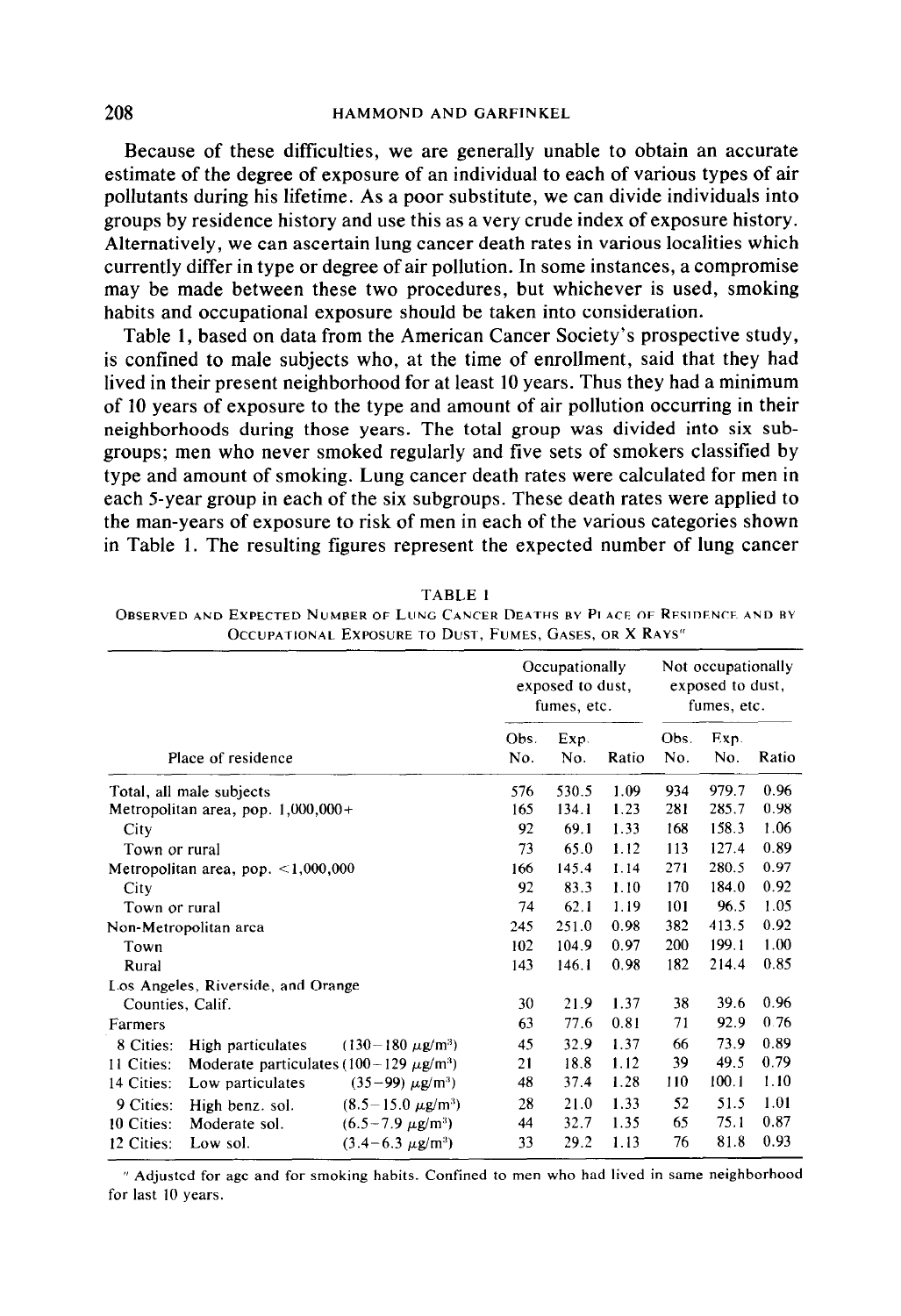deaths in each category adjusted for age distribution and smoking habits. The observed number of lung cancer deaths divided by the expected number yields the mortality ratio. By definition, the mortality ratio for all subjects combined is 1.00.

The subjects are divided into various groups by place of residence. Within each of these groups they are subdivided according to whether they said that they were or had ever been occupationally exposed to dust, fumes, vapors, gases, or X rays. The exposure reported covered a wide range (e.g., firemen exposed to smoke, garage workers exposed to automobile exhausts, asbestos workers, miners, farmers exposed to insecticide sprays, etc.) Many of the exposed men probably had only a low level of occupational exposure for a relatively short length of time. Others may have had a high level of exposure for many years.

Disregarding place of residence, the lung cancer mortality ratio was 1.09 for men with occupational exposure and 0.96 for men without occupational exposure, a relative difference of 13.5%. In large metropolitan areas, the relative difference between the exposed and unexposed groups was 26%, in smaller metropolitan area 18%, and in nonmetropolitan areas 7%. These differences are probably due to different types of occupational exposure in different areas.

Clearly, occupational exposure should be taken into consideration in any study of the possible effects of general urban air pollution. The simplest way of doing this is to confine attention to men without occupational exposure.

## MEN WITHOUT OCCUPATIONAL EXPOSURE

In the top part of Table 1, the subjects are divided into six groups by size of place of residence according to the 1960 census of the United States. The term "metropolitan area" means a county or a group of contiguous counties with at least one city of 50,000 + inhabitants or "twin cities" with a combined population of at least 50,000. As used here, the term "town" means a place with a population of 2,500 to 49,999 people and "rural" means living in the county or village with less than 2,500 people. In some metropolitan areas, legally independent towns abut a central city and, in a nonlegal sense, are actually a part of the city (a situation similar to Greater London in contrast to the City of London).

There are exceptions, but generally speaking it may be assumed that urban air pollution tends to be greater in large metropolitan areas than in smaller metropolitan areas, far less in nonmetropolitan areas, and less in rural parts of nonmetropolitan areas. Most of the nonmetropolitan areas included in this study are far removed from any city and many do not even contain a large town.

Among men without occupational exposure, the lung cancer mortality ratio was 0.98 for those living in large metropolitan areas (1,000,000+ population), 0.97 for those living in smaller metropolitan areas, and 0.92 for those living in nonmetropolitan areas. The highest mortality ratios (1.06 and 1.05) were for men living in cities in large metropolitan areas and for men living in towns and rural parts of smaller metropolitan areas. The lowest mortality ratios (0.85 and 0.89) were for men living in rural parts of nonmetropolitan areas and for men living in towns and rural parts of large metropolitan counties. The mortality ratio for men living in towns in nonmetropolitan areas (1.00) was higher than the mortality ratio of men living in cities in smaller metropolitan areas (0.92). This set of figures gives little or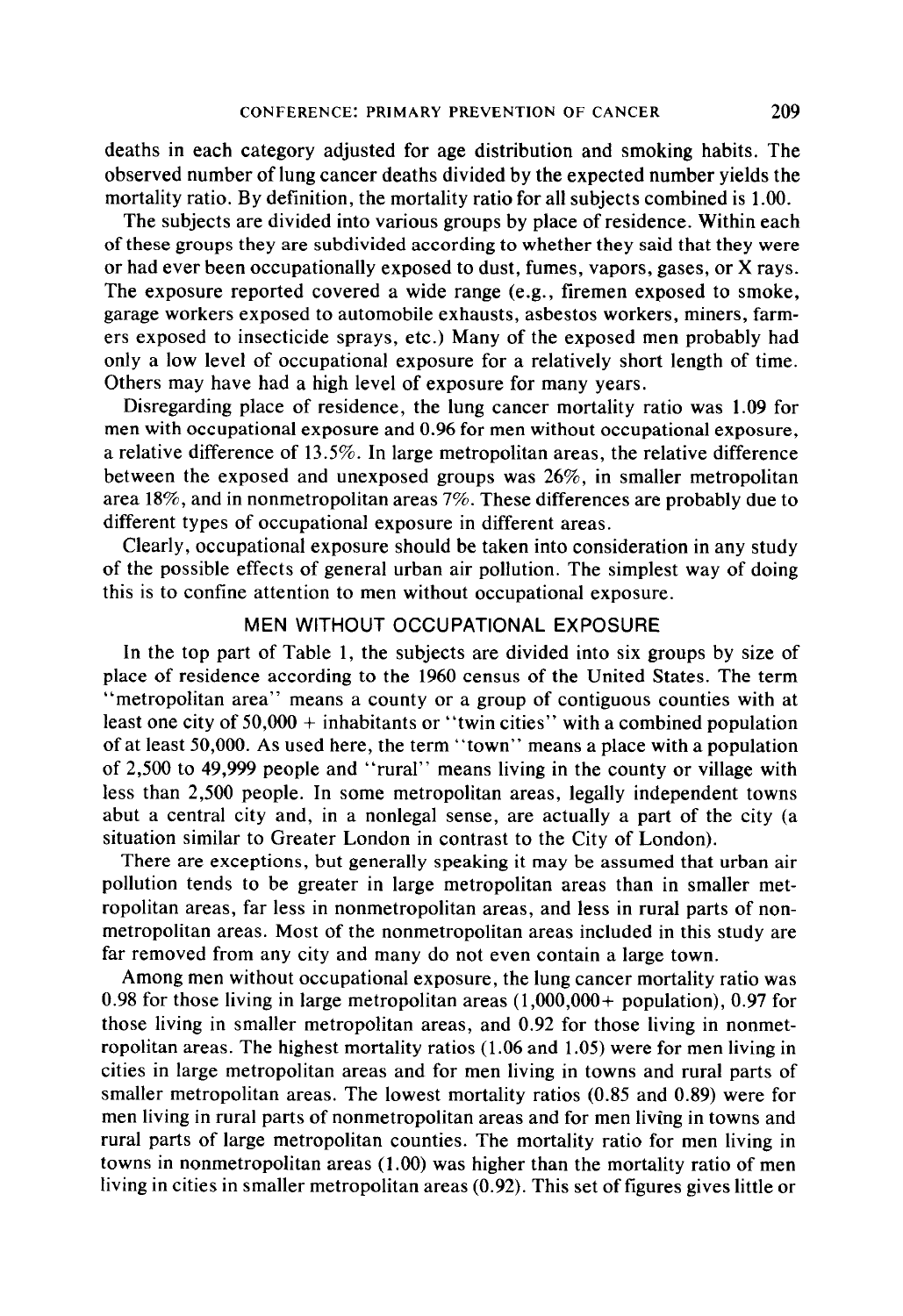no support to the hypotheses that urban air pollution has an important effect upon lung cancer death rates.

Los Angeles county in California and major parts of two adjacent counties (Riverside and Orange) have unusually heavy air pollution in respect to oxidants and carbon monoxide (1). They also have high air pollution rates in terms of total suspended particulate matter and benzene-soluble particulate matter.

The lung cancer mortality ratio for men living in these three counties was the same as for all subjects without occupational exposure (0.96).

Data are shown for farmers, including retired farmers living in towns but excluding (a) farmers living in metropolitan areas of 500,000+ population and (b) retired farmers living in cities or in metropolitan areas of 500,000+ population. The majority of these farmers lived in strictly rural areas far from a large city and far from any major medical center. Their lung cancer mortality ratio was only 0.76. We suspect that this figure is artificially low for two reasons: (a) In strictly rural areas of the United States there are usually few doctors and usually little in the way of medical facilities. Under such conditions, some deaths due to lung cancer may be mistakenly attributed to other causes. (b) In the past when a farmer's health began to fail, he usually remained on the farm and his son took over the work. Today, he is far more likely to move to a city. This selective removal from rural areas of men in ill health reduces the death rate in rural areas.

Data on the mean level of suspended particulate matter in the air of 57 American cities are provided in "Statistical Abstracts in the United States, 1970," (3) for the year 1968. The mean levels ranged from 32 to 306  $\mu$ g/m<sup>3</sup>. It is likely that the mean level in some of the cities changed considerably during the last four decades or so. However, lacking evidence to the contrary, we will assume that the *rank order* of these cities in respect to suspended particulate matter did not change greatly. Thirty-three of the cities were included in our study and we divided them into three groups by mean level of suspended particulate matter in 1968.

The mortality ratios (for men without occupational exposure) were: 0.89 in cities with the highest mean levels of suspended particulate matter, 0.79 for cities within the intermediate category, and 1.10 in cities with the lowest mean levels of suspended particulate matter. Since it seems unlikely that suspended particulate matter decreases the risk of lung cancer, we conclude that urban air pollution as measured by this index is unrelated to death rates from lung cancer.

"Statistical Abstracts of the United States, 1970" (3) also provides information on the mean level of benzene-soluble organic matter for the year 1968 in the air of 55 cities, 31 of which were included in the study. As shown in Table 1, there appears to be little if any association between lung cancer mortality ratio and this index of urban pollution.

## **CONCLUSION**

In a review of the literature published some years ago (2), the authors concluded that there was no firm evidence to support the hypothesis that general urban air pollution increases the risk of lung cancer to an important degree, if at all. Data from our study support that conclusion and we are unaware of any evidence which convincingly leads to a contrary conclusion.